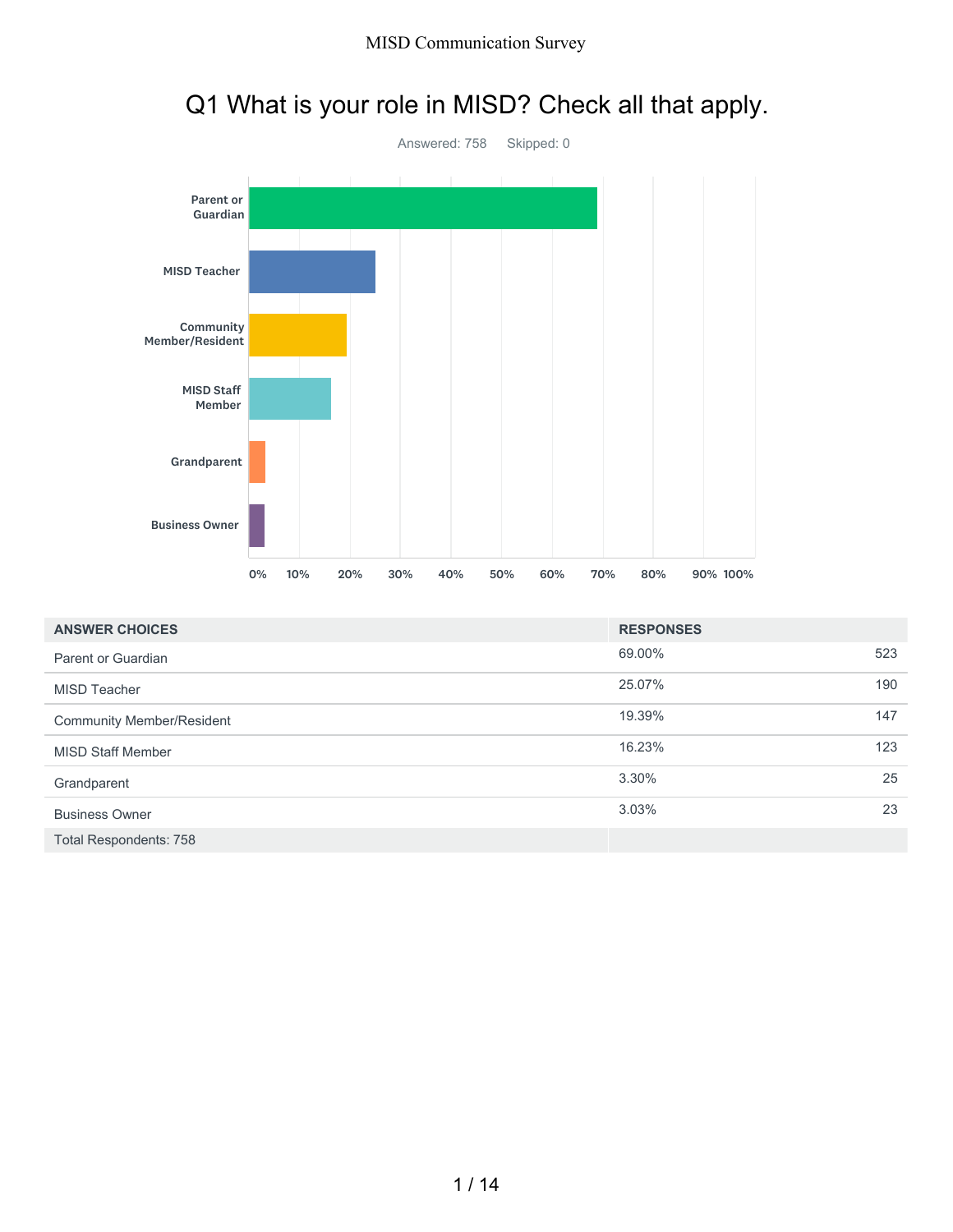### Q2 What type of communication is most important to you? Please check all that apply.



| <b>ANSWER CHOICES</b>                                     | <b>RESPONSES</b> |     |
|-----------------------------------------------------------|------------------|-----|
| <b>Student Opportunities</b>                              | 78.89%           | 598 |
| Student Achievement                                       | 69.53%           | 527 |
| School Board Meeting Information/School Board Information | 57.78%           | 438 |
| Teacher/Staff Celebrations & Recognitions                 | 46.31%           | 351 |
| Athletics Schedules & Scores                              | 45.38%           | 344 |
| Fine Arts Performances                                    | 40.77%           | 309 |
| Legislative Challenges Facing MISD                        | 40.63%           | 308 |
| District Financials: Budget & Bond Dollars                | 37.20%           | 282 |
| <b>MISD Honors</b>                                        | 32.19%           | 244 |
| <b>Parent University Learning Opportunities</b>           | 26.65%           | 202 |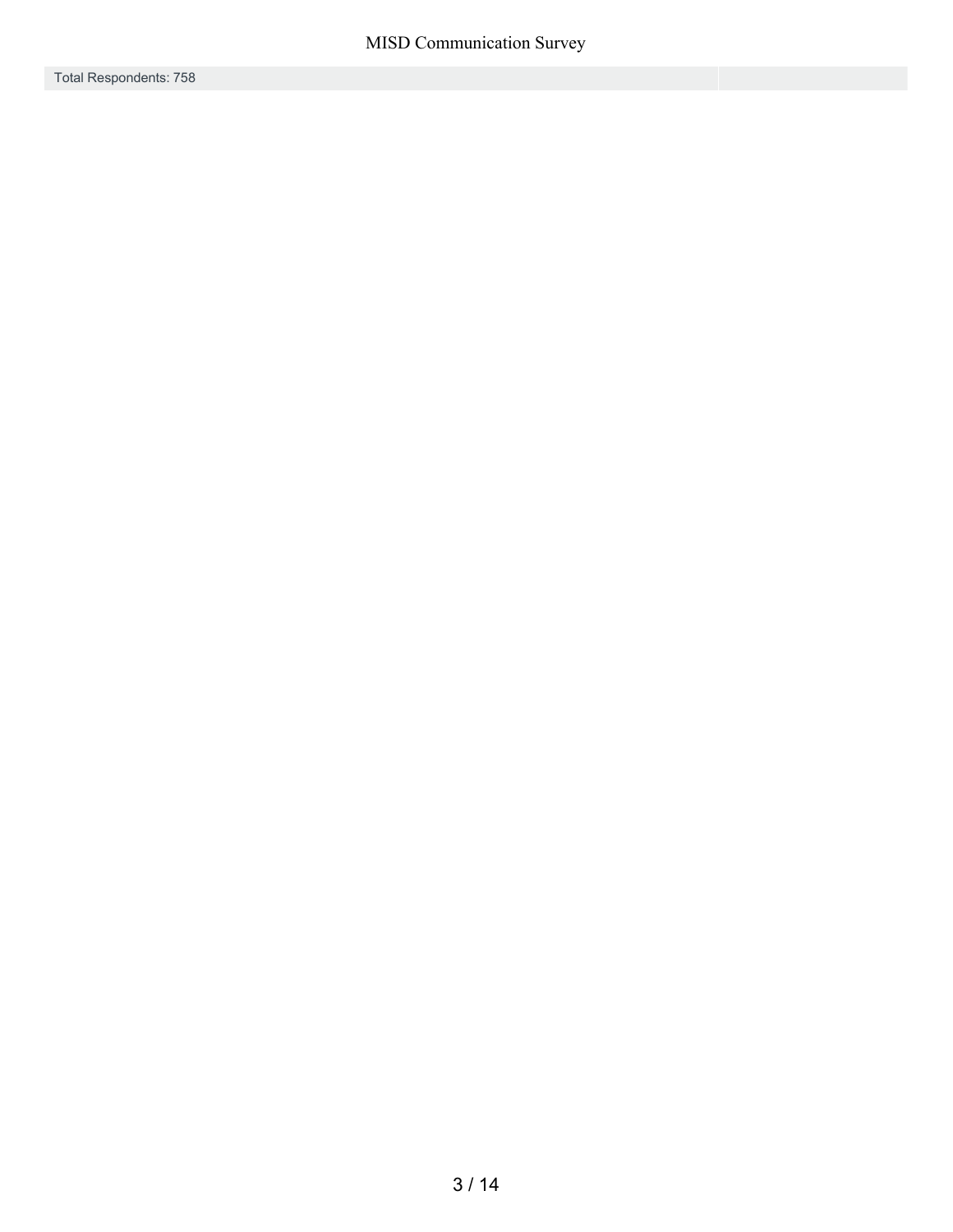## Q3 Select the communication tools below that you are aware MISD provides. Check all that apply.

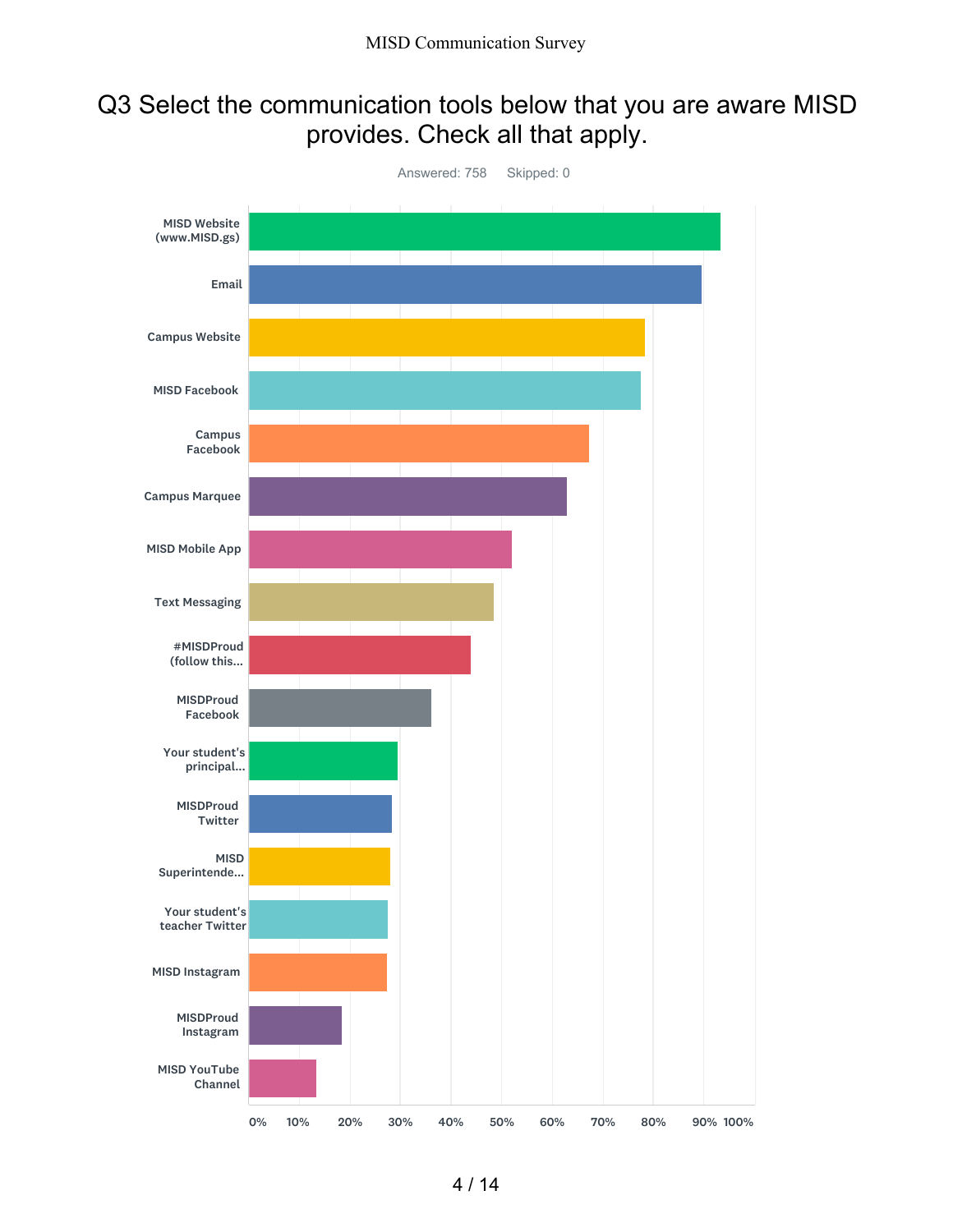| <b>ANSWER CHOICES</b>                        | <b>RESPONSES</b> |     |
|----------------------------------------------|------------------|-----|
| MISD Website (www.MISD.gs)                   | 93.27%           | 707 |
| Email                                        | 89.58%           | 679 |
| Campus Website                               | 78.50%           | 595 |
| <b>MISD Facebook</b>                         | 77.57%           | 588 |
| Campus Facebook                              | 67.28%           | 510 |
| Campus Marquee                               | 62.93%           | 477 |
| MISD Mobile App                              | 52.11%           | 395 |
| <b>Text Messaging</b>                        | 48.55%           | 368 |
| #MISDProud (follow this hashtag)             | 43.93%           | 333 |
| <b>MISDProud Facebook</b>                    | 36.28%           | 275 |
| Your student's principal Twitter             | 29.55%           | 224 |
| <b>MISDProud Twitter</b>                     | 28.36%           | 215 |
| MISD Superintendent Twitter (@MISDLedbetter) | 28.10%           | 213 |
| Your student's teacher Twitter               | 27.70%           | 210 |
| MISD Instagram                               | 27.31%           | 207 |
| MISDProud Instagram                          | 18.47%           | 140 |
| <b>MISD YouTube Channel</b>                  | 13.46%           | 102 |
| <b>Total Respondents: 758</b>                |                  |     |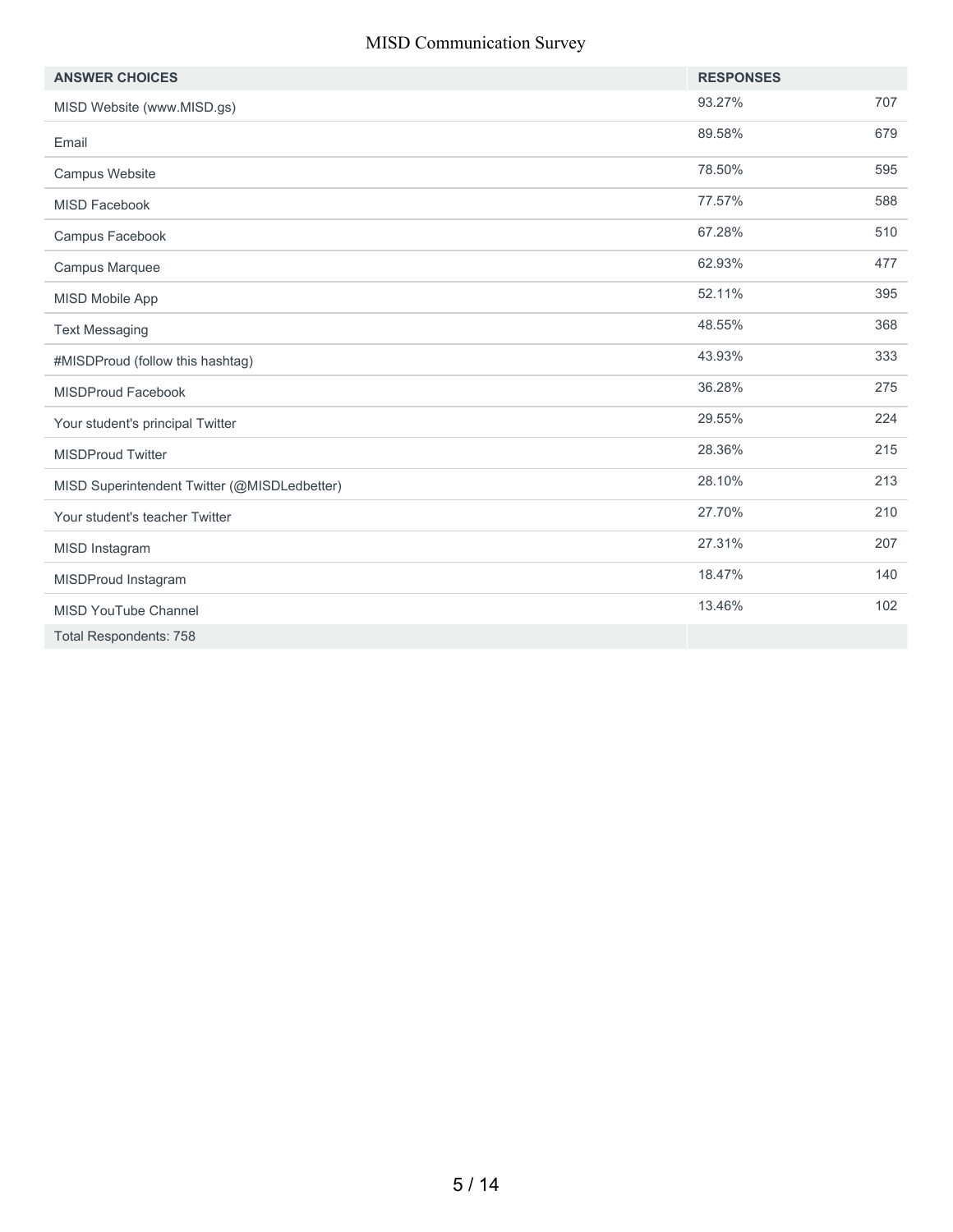## Q4 Based upon the variety of communication tools, which ones do you prefer? Check your top five (5) choices.

Answered: 758 Skipped: 0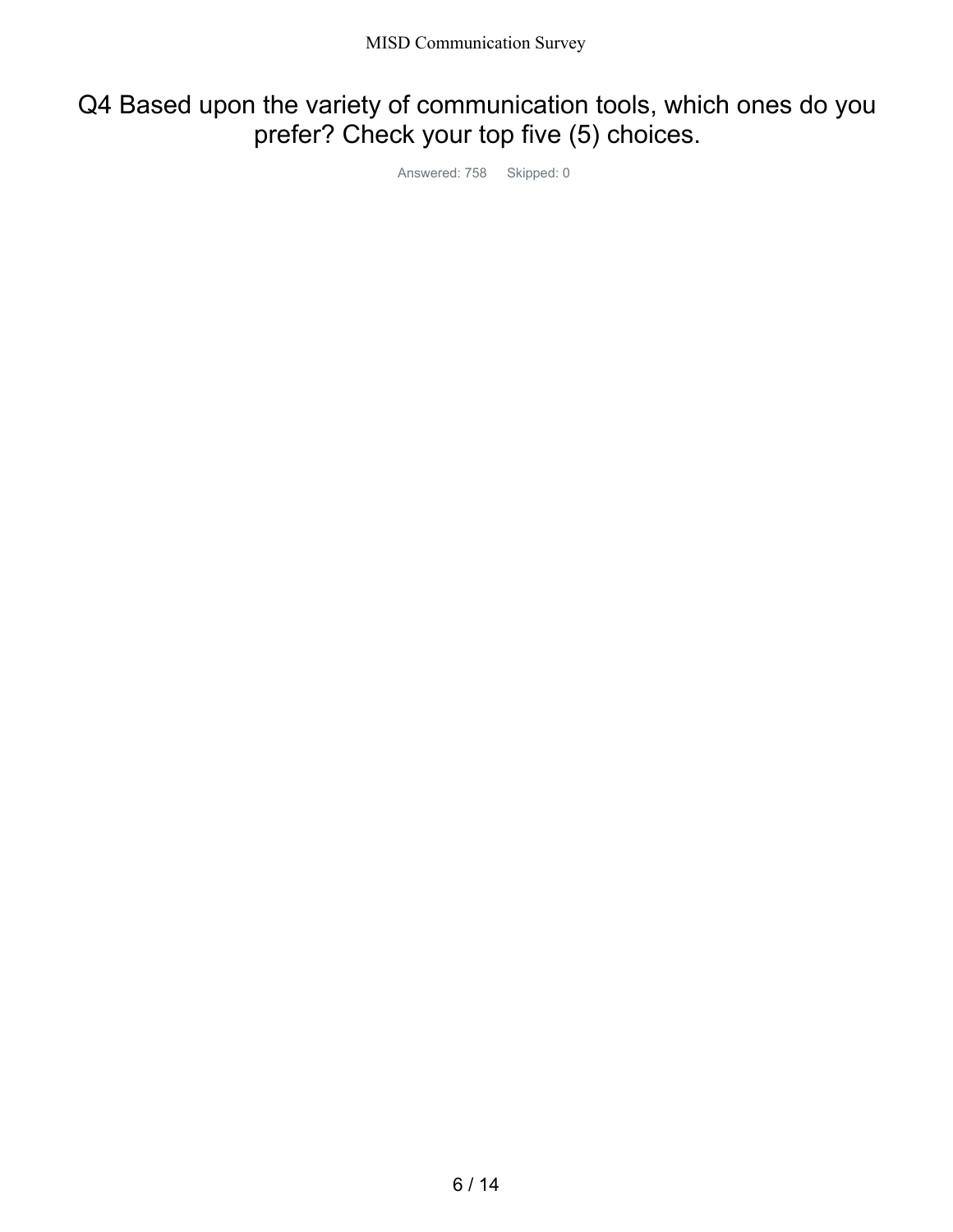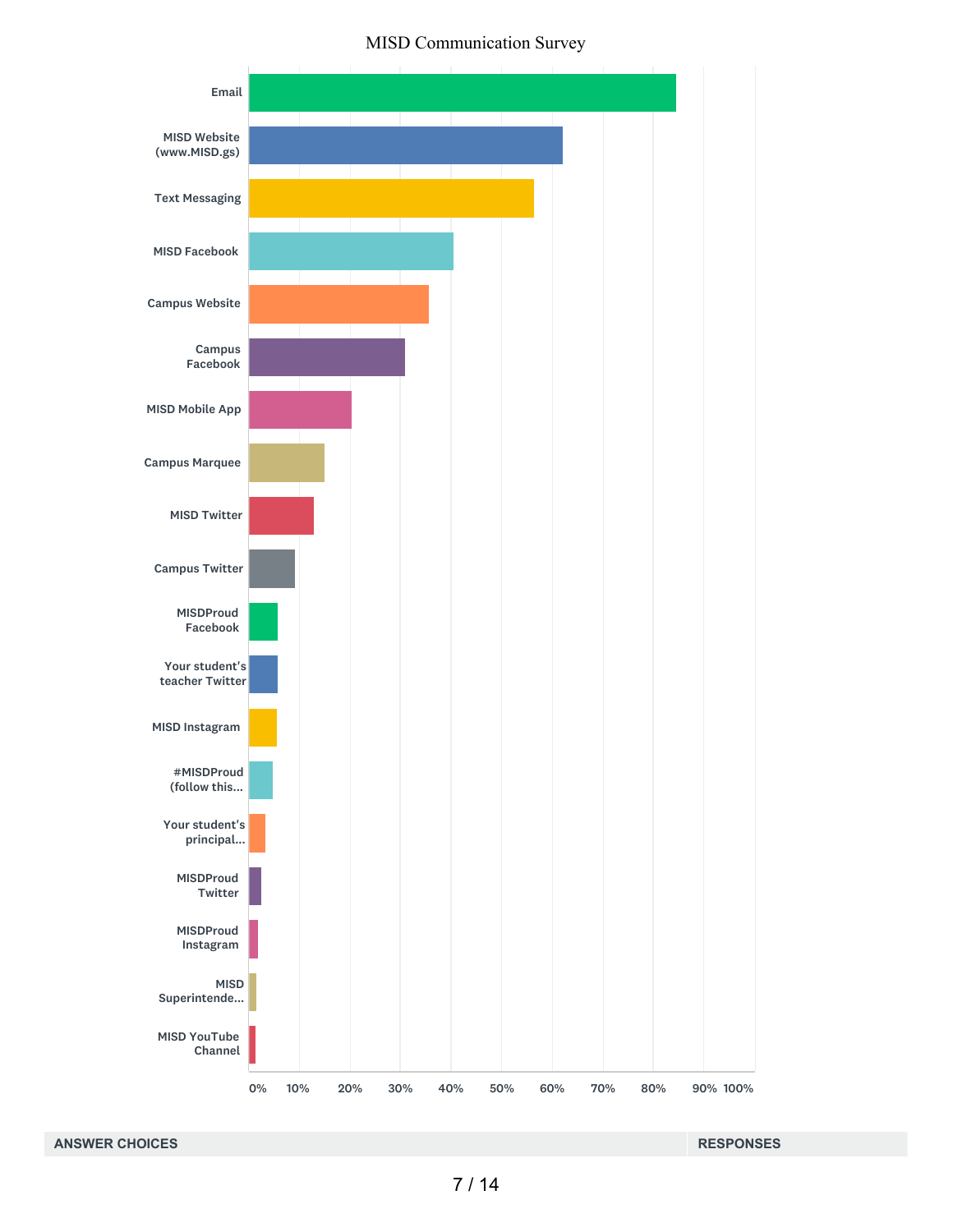| Email                                        | 84.43% | 640 |
|----------------------------------------------|--------|-----|
| MISD Website (www.MISD.gs)                   | 62.14% | 471 |
| <b>Text Messaging</b>                        | 56.46% | 428 |
| <b>MISD Facebook</b>                         | 40.50% | 307 |
| Campus Website                               | 35.75% | 271 |
| Campus Facebook                              | 30.87% | 234 |
| MISD Mobile App                              | 20.45% | 155 |
| Campus Marquee                               | 15.04% | 114 |
| <b>MISD Twitter</b>                          | 12.93% | 98  |
| Campus Twitter                               | 9.10%  | 69  |
| MISDProud Facebook                           | 5.94%  | 45  |
| Your student's teacher Twitter               | 5.80%  | 44  |
| MISD Instagram                               | 5.67%  | 43  |
| #MISDProud (follow this hashtag)             | 4.75%  | 36  |
| Your student's principal Twitter             | 3.43%  | 26  |
| <b>MISDProud Twitter</b>                     | 2.51%  | 19  |
| MISDProud Instagram                          | 1.85%  | 14  |
| MISD Superintendent Twitter (@MISDLedbetter) | 1.58%  | 12  |
| <b>MISD YouTube Channel</b>                  | 1.45%  | 11  |
| <b>Total Respondents: 758</b>                |        |     |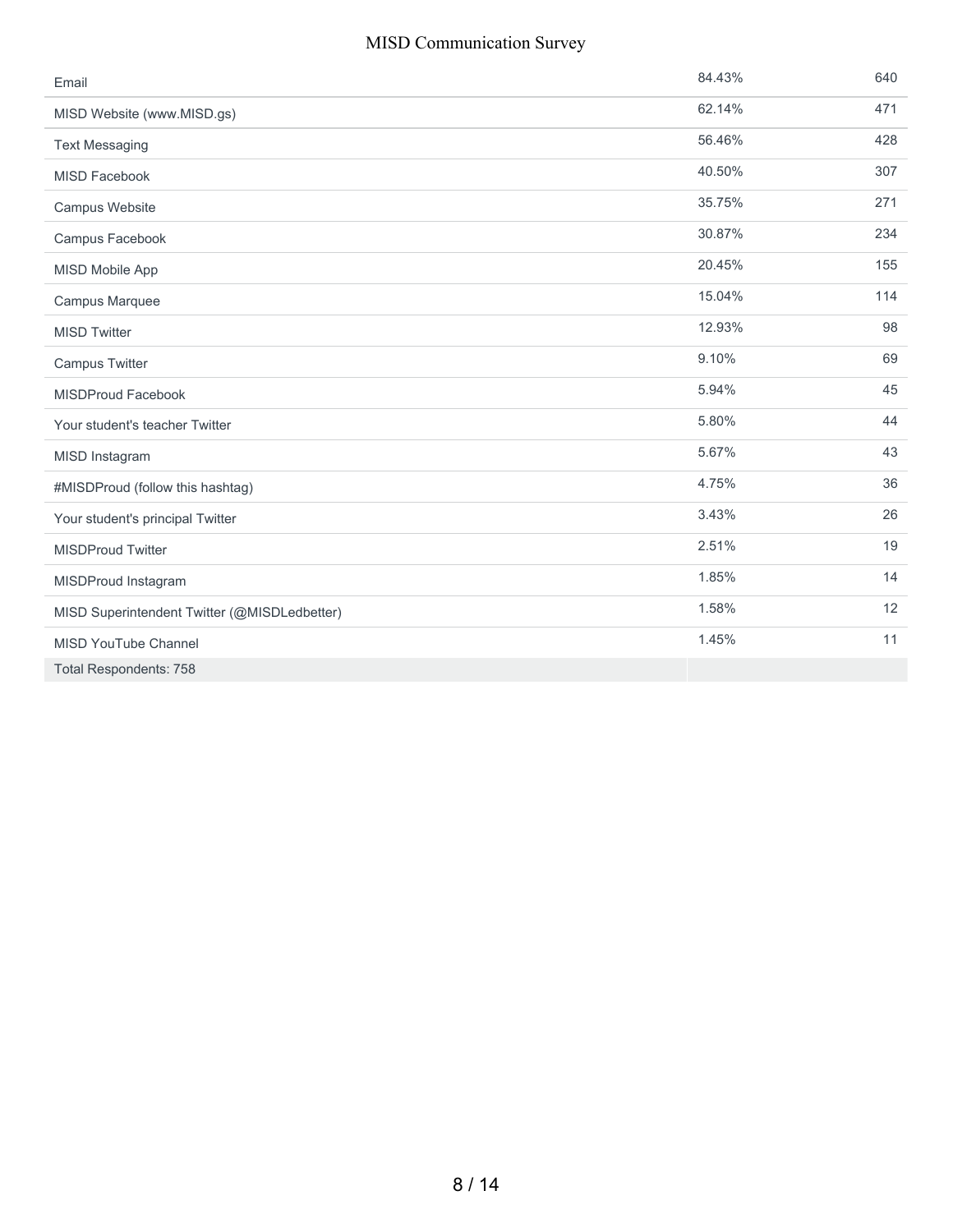### Q5 From the communication tools listed below, which ones could MISD improve on?

Answered: 758 Skipped: 0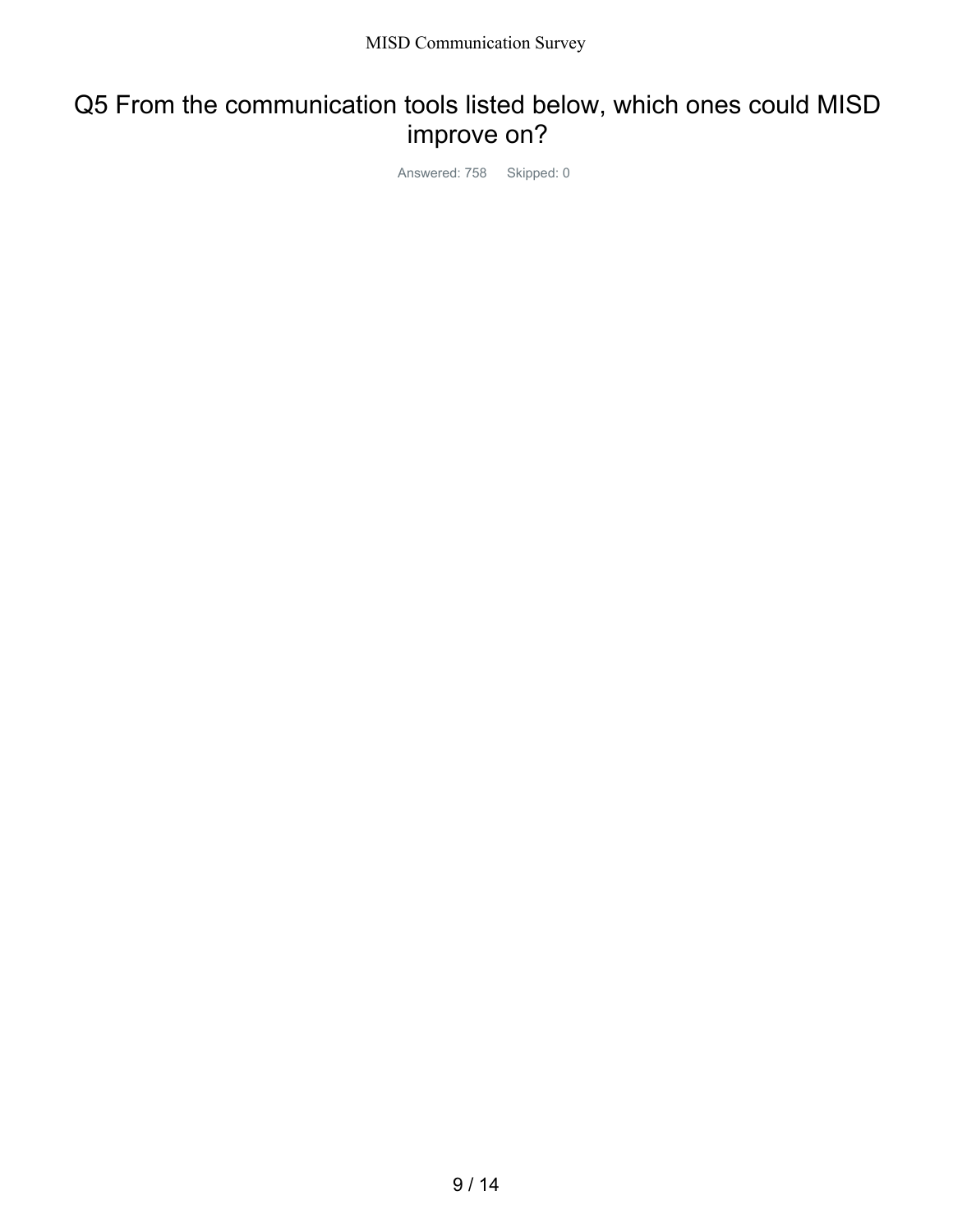



MISD Website (www.MISD.gs)

10 / 14

32.45% 246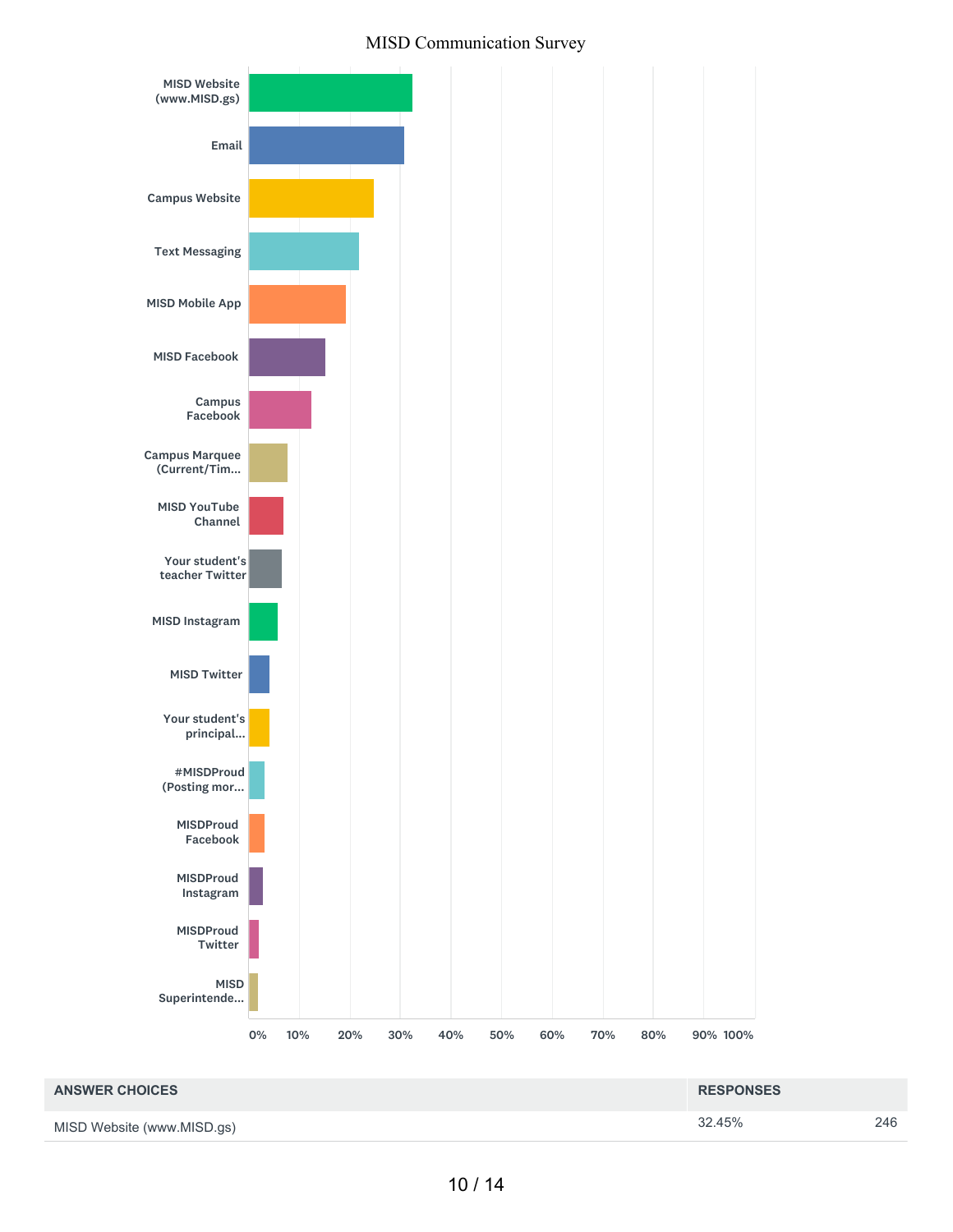| Email                                        | 30.74% | 233 |
|----------------------------------------------|--------|-----|
| Campus Website                               | 24.93% | 189 |
| <b>Text Messaging</b>                        | 22.03% | 167 |
| <b>MISD Mobile App</b>                       | 19.26% | 146 |
| <b>MISD Facebook</b>                         | 15.17% | 115 |
| Campus Facebook                              | 12.53% | 95  |
| Campus Marquee (Current/Timely Information)  | 7.78%  | 59  |
| <b>MISD YouTube Channel</b>                  | 6.86%  | 52  |
| Your student's teacher Twitter               | 6.73%  | 51  |
| MISD Instagram                               | 5.80%  | 44  |
| <b>MISD Twitter</b>                          | 4.22%  | 32  |
| Your student's principal Twitter             | 4.09%  | 31  |
| #MISDProud (Posting more to this hashtag)    | 3.17%  | 24  |
| <b>MISDProud Facebook</b>                    | 3.17%  | 24  |
| MISDProud Instagram                          | 2.90%  | 22  |
| <b>MISDProud Twitter</b>                     | 2.11%  | 16  |
| MISD Superintendent Twitter (@MISDLedbetter) | 1.98%  | 15  |
| <b>Total Respondents: 758</b>                |        |     |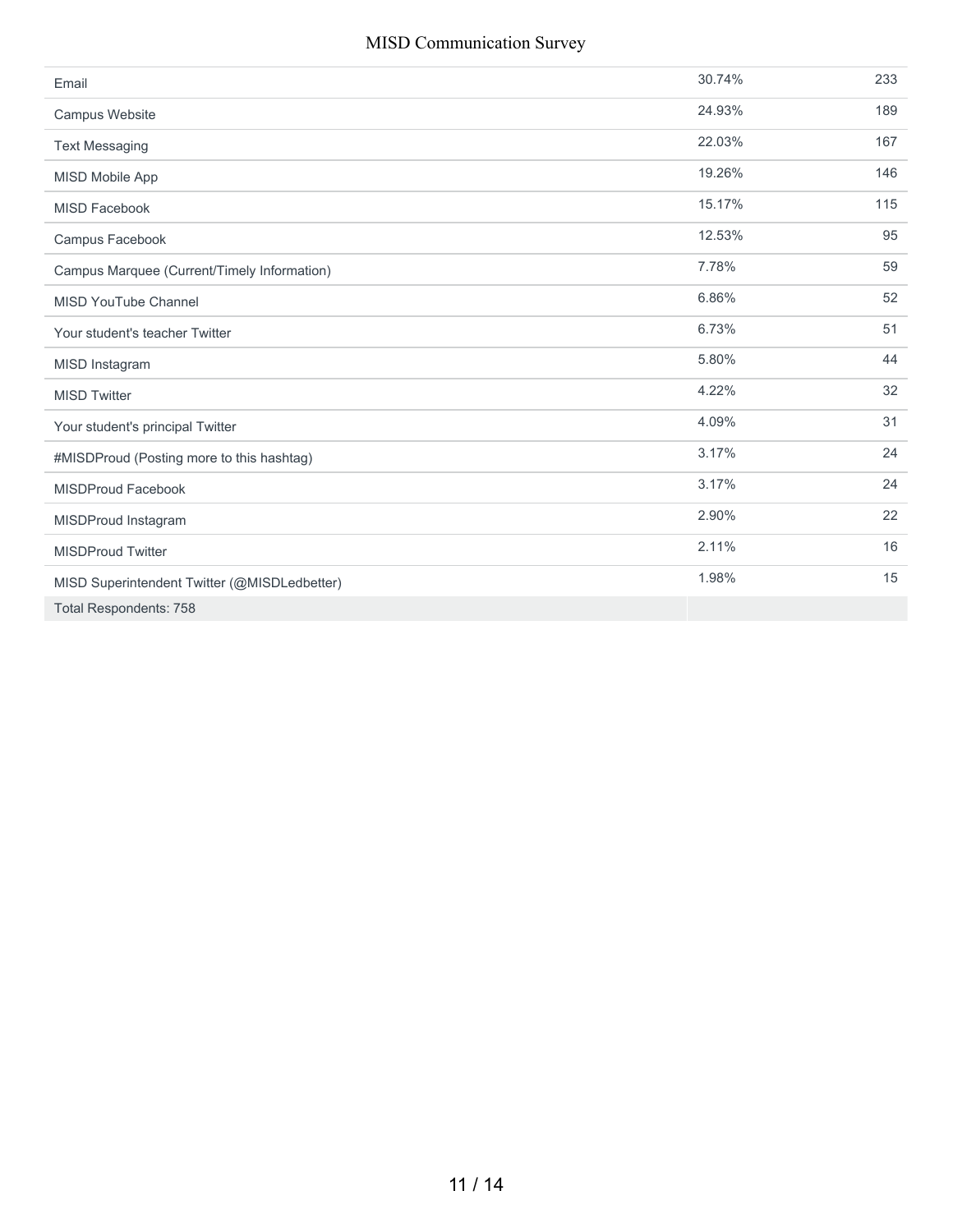Q6 MISD values your feedback! Throughout this school year, we have received input from our parents and staff. Below lists some shared ideas. Which ideas do you feel would be helpful for you to stay informed and assists with fostering our #MISDProud culture? Check your top two (2) ideas.



| <b>ANSWER CHOICES</b>                                                                                                                            | <b>RESPONSES</b> |      |
|--------------------------------------------------------------------------------------------------------------------------------------------------|------------------|------|
| MISD district-wide digital newsletter or magazine emailed to you highlighting student/staff achievement and "news you can<br>use."               | 77.31%           | 586  |
| Offer a variety of short videos sharing MISD news, student/staff achievements and parent learning tips.                                          | 34.96%           | -265 |
| MISD district-wide printed newsletter or magazine mailed directly to your home highlighting student/staff achievement and<br>"news you can use." | 24.41%           | 185  |
| Postcards mailed monthly that "bullet points" achievements and MISD updates.                                                                     | 17.81%           | 135  |
| None.                                                                                                                                            | 6.20%            | 47   |
| Total Respondents: 758                                                                                                                           |                  |      |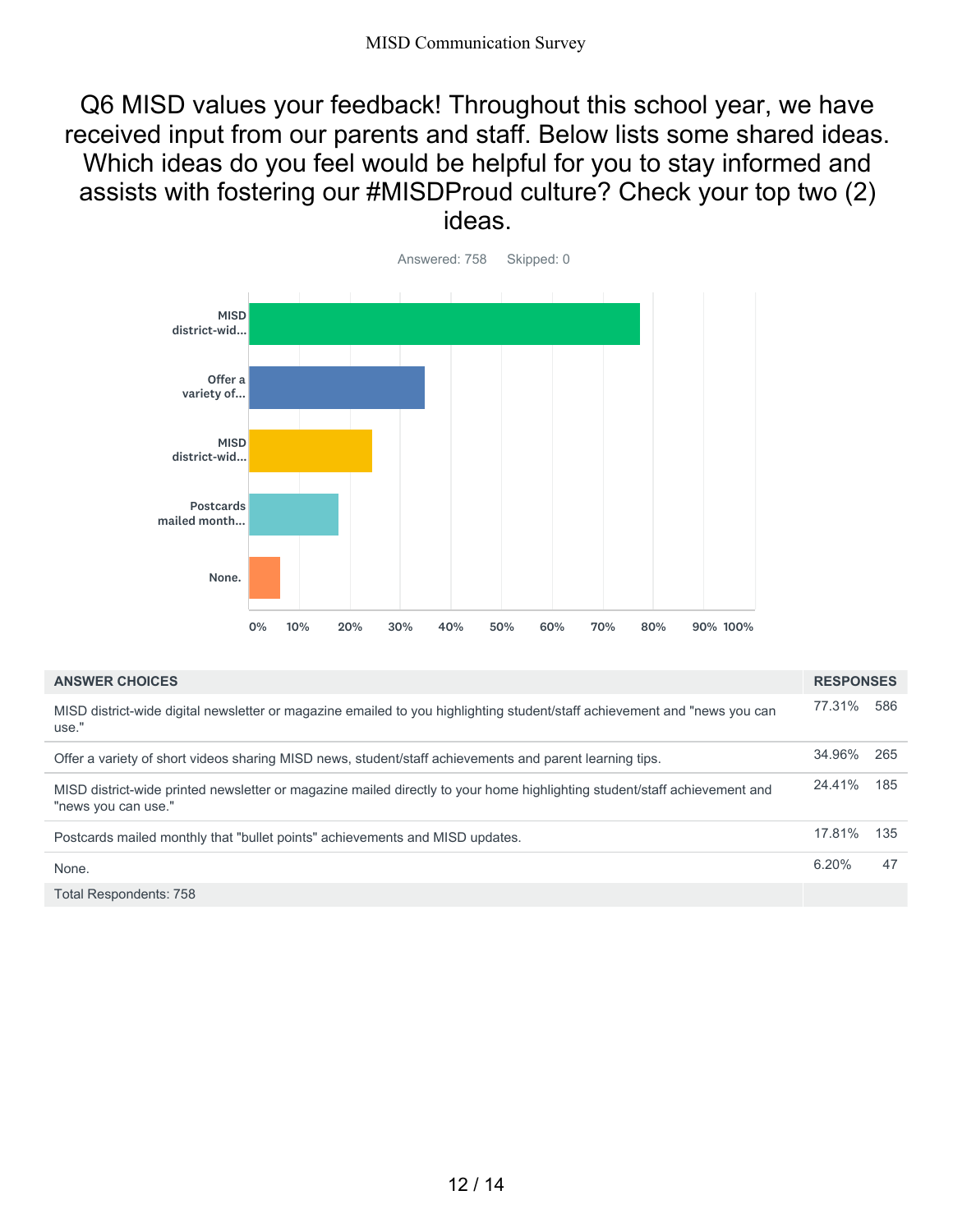### Q7 In MISD, we believe our parents are our partners maximizing every child's fullest potential. Which tools listed below do you believe will help foster this relationship? Check your top two (2) choices.



| <b>ANSWER CHOICES</b>                                                                                                                                                                                                                              | <b>RESPONSES</b> |      |
|----------------------------------------------------------------------------------------------------------------------------------------------------------------------------------------------------------------------------------------------------|------------------|------|
| Downloadable "flyer" that lists what your child should be able to "know and do" by the end of that school year.                                                                                                                                    | 54.75%           | 415  |
| Offer a "Parent University" online course catalog that lists the many opportunities for MISD parents to learn more about their<br>children's learning experience and caring for the whole child. These opportunities maybe online or face-to-face. | 48.15%           | 365  |
| Expand partnership/volunteer opportunities in our schools.                                                                                                                                                                                         | 33.11%           | -251 |
| Provide opportunities for parents to meet national educational experts on topics, such as classroom technology, navigating<br>social media as a parent, etc.                                                                                       | 24.67%           | 187  |
| None.                                                                                                                                                                                                                                              | 10.42%           | 79   |
| <b>Total Respondents: 758</b>                                                                                                                                                                                                                      |                  |      |

13 / 14